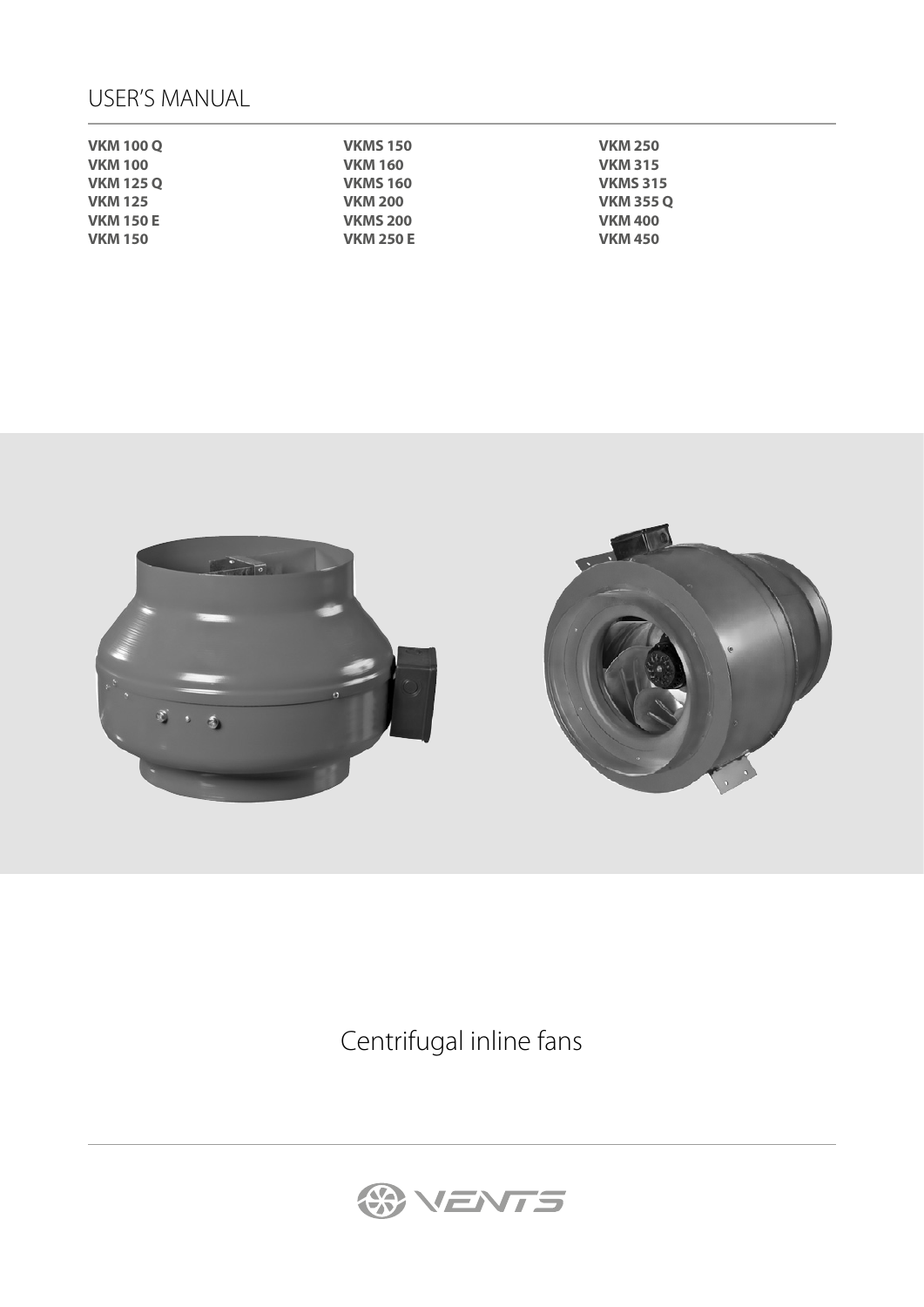

# **CONTENTS**

This user's manual is a main operating document intended for technical, maintenance, and operating staff.

The manual contains information about purpose, technical details, operating principle, design, and installation of the VKM unit and all its modifications.

Technical and maintenance staff must have theoretical and practical training in the field of ventilation systems and should be able to work in accordance with workplace safety rules as well as construction norms and standards applicable in the territory of the country.

# **SAFETY REQUIREMENTS**

All user's manual requirements as well as the provisions of all the applicable local and national construction, electrical, and technical norms and standards must be observed when installing and operating the unit.

Disconnect the unit from the power supply prior to any connection, servicing, maintenance, and repair operations.

# **Only qualified electricians with a work permit for electrical units up to 1000 V are allowed for installation. The present user's manual should be carefully read before beginning works.**

Check the unit for any visible damage of the impeller, the casing, and the grille before starting installation. The casing internals must be free of any foreign objects that can damage the impeller blades.

While mounting the unit, avoid compression of the casing! Deformation of the casing may result in motor jam and excessive noise.

Misuse of the unit and any unauthorised modifications are not allowed.

Do not expose the unit to adverse atmospheric agents (rain, sun, etc.).

Transported air must not contain any dust or other solid impurities, sticky substances, or fibrous materials.

Do not use the unit in a hazardous or explosive environment containing spirits, gasoline, insecticides, etc.

Do not close or block the intake or extract vents in order to ensure the efficient air flow.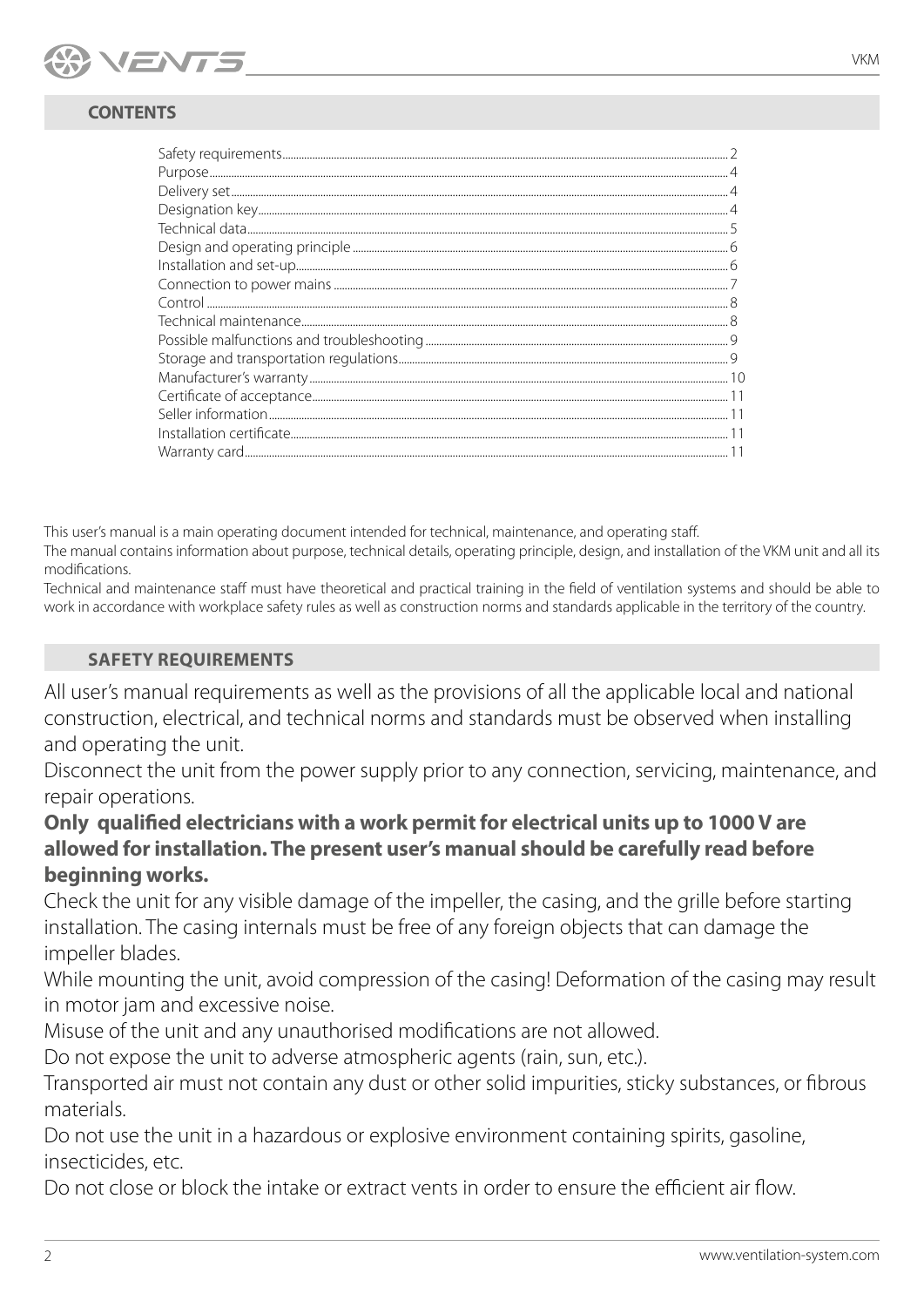

Do not sit on the unit and do not put objects on it.

The information in this user's manual was correct at the time of the document's preparation. The Company reserves the right to modify the technical characteristics, design, or configuration of its products at any time in order to incorporate the latest technological developments. Never touch the unit with wet or damp hands.

Never touch the unit when barefoot.

This appliance can be used by children aged from 8 years and above and persons with reduced physical, sensory or mental capabilities or lack of experience and knowledge if they have been given supervision or instruction concerning use of the appliance in a safe way and understand the hazards involved.

Cleaning and user maintenance shall not be made by children without supervision. Children shall not play with the appliance.

Connection to the mains must be made through a disconnecting device, which is integrated into the fixed wiring system in accordance with the wiring rules for design of electrical units, and has a contact separation in all poles that allows for full disconnection under overvoltage category III conditions.

CAUTION: In order to avoid a safety hazard due to inadvertent resetting of the thermal cutout, this unit must not be supplied through an external switching device, such as a timer, or connected to a circuit that is regularly switched on and off by the utility.

Ensure that the unit is switched off from the supply mains before removing the guard. WARNING: If there are any unusual oscillating movements, immediately stop using the unit and contact the manufacturer, its service agent or suitably qualified persons.

The replacement of parts of the safety suspension system device shall be performed by the manufacturer, its service agent or suitably qualified persons.

Precautions must be taken to avoid the back-flow of gases into the room from the open flue of gas or other fuel-burning appliances.

If the supply cord is damaged, it must be replaced by the manufacturer, its service agent, or similarly qualified persons in order to avoid a safety hazard.



**THE PRODUCT MUST BE DISPOSED SEPARATELY AT THE END OF ITS SERVICE LIFE. DISPOSE THE UNIT AS UNSORTED DOMESTIC WASTE.**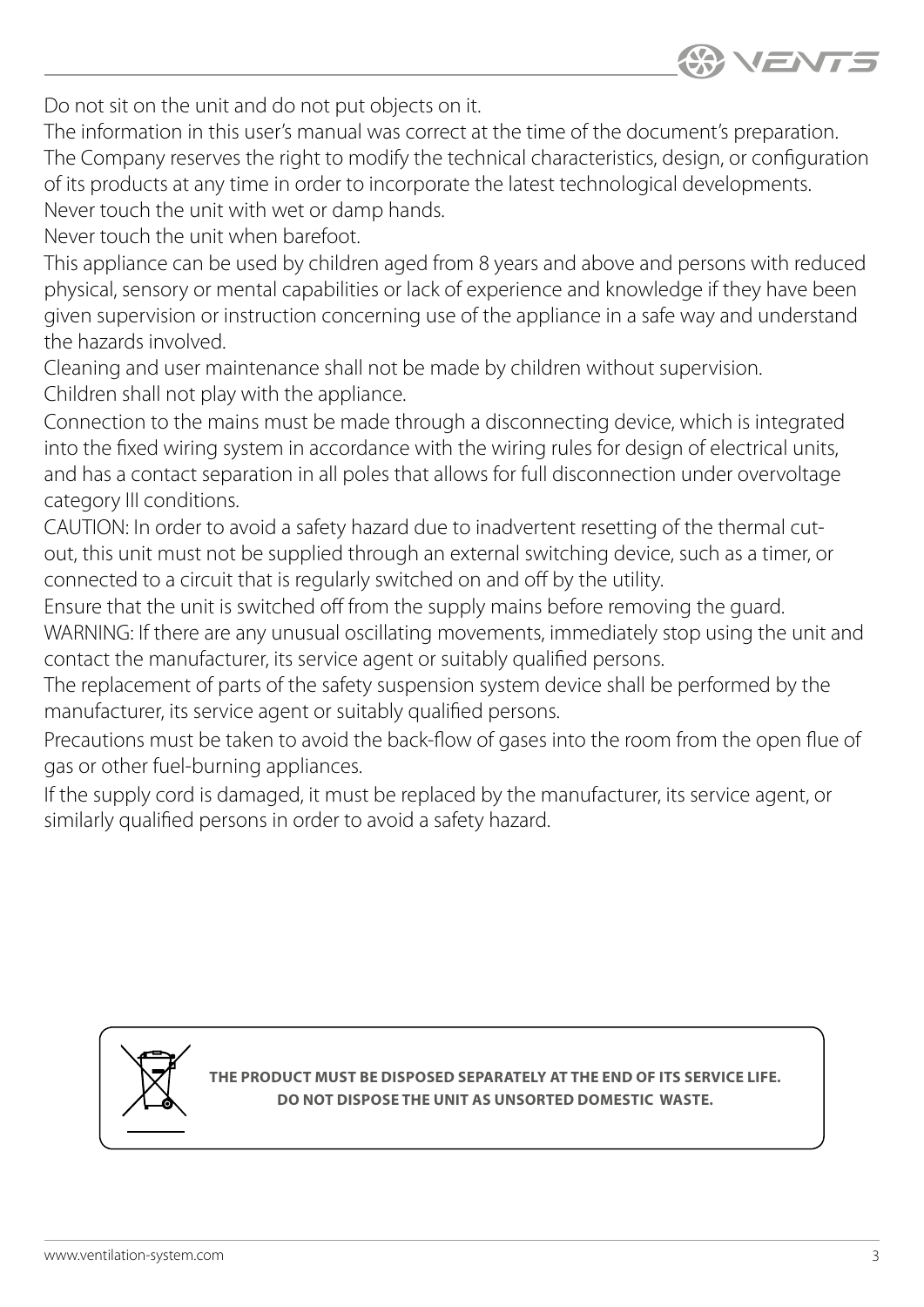<span id="page-3-0"></span>

# **PURPOSE**

The VENTS VKM centrifugal fans are designed for ventilation of domestic, public and manufacturing premises heated during winter. The transported air temperature must be within the limits stated in the «Technical data» section.

The fan is designed for horizontal or vertical mounting in an air duct and is used both for supply and exhaust ventilation.

Transported air must not contain any flammable or explosive mixtures, evaporation of chemicals, sticky substances, fibrous materials, coarse dust, soot and oil particles or environments favourable for the formation of hazardous substances (toxic substances, dust, pathogenic germs).



**THE UNIT MUST NOT BE OPERATED IN KITCHEN PREMISES.**

### **DELIVERY SET**

| <b>NAME</b>                         | <b>NUMBER</b> |
|-------------------------------------|---------------|
| Fan                                 | ` pc.         |
| Outer mounting bracket for VKM fans | 2 pcs.        |
| User's manual                       | 1 pc.         |
| Packing box                         | pc.           |

### **DESIGNATION KEY**

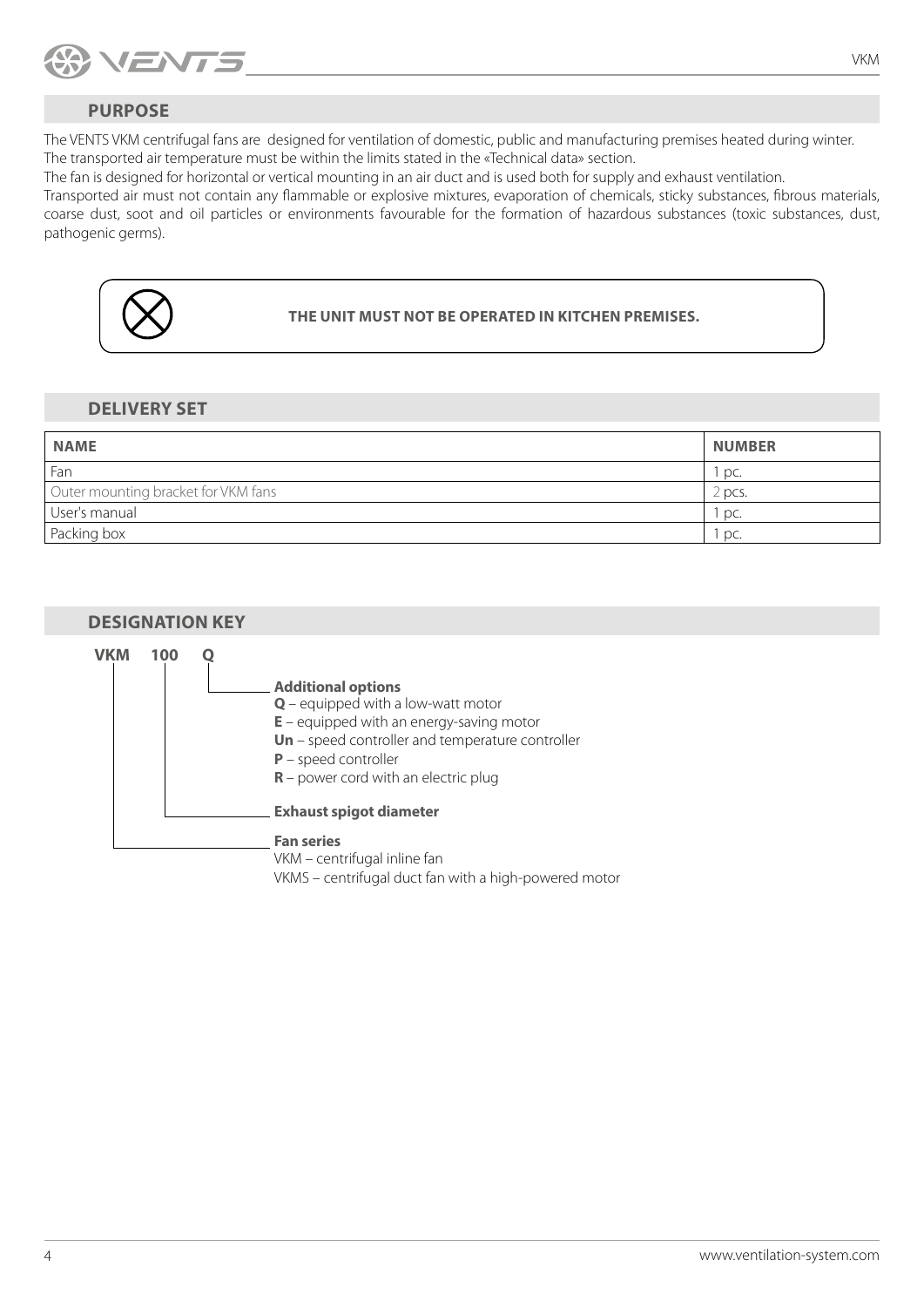# <span id="page-4-0"></span>**TECHNICAL DATA**

Permitted deviation of mains voltage: ±10 % of the rated voltage.

The fan must be grounded.

Ingress protection rating against access to hazardous parts and water ingress is IPX4.

Motor protection rating - IP44 (for VKM 355 Q/400/450 – IP54)

The unit design is constantly being improved, thus some models, their wiring diagrams and terminal symbols may be slightly different from those described in this manual.

To comply with the ErP 2018 regulation, a local demand controller and speed controller must be used.



#### **OVERALL AND CONNECTING DIMENSIONS**





| Model            | Dimensions [mm] |     |     |           |     |    |    |    |             |
|------------------|-----------------|-----|-----|-----------|-----|----|----|----|-------------|
|                  | ØD              | ØD1 | B   | <b>B1</b> |     | L1 | L2 | L3 | Weight [kg] |
| <b>VKM 100 Q</b> | 99              | 245 | 301 | 261       | 195 | 20 | 20 | 30 | 2,1         |
| <b>VKM 100</b>   | 99              | 245 | 301 | 261       | 195 | 20 | 20 | 30 | 2,4         |
| <b>VKM 125 Q</b> | 123             | 255 | 310 | 270       | 205 | 20 | 25 | 30 | 2,9         |
| <b>VKM 125</b>   | 123             | 255 | 310 | 270       | 205 | 20 | 25 | 30 | 3,2         |
| <b>VKM 150 E</b> | 148             | 305 | 360 | 320       | 200 | 20 | 25 | 30 | 4,25        |
| <b>VKM 150</b>   | 149             | 345 | 395 | 355       | 200 | 20 | 20 | 40 | 4,7         |
| <b>VKMS 150</b>  | 149             | 345 | 395 | 355       | 230 | 20 | 20 | 40 | 5,4         |
| <b>VKM 160</b>   | 159             | 305 | 360 | 320       | 220 | 25 | 25 | 30 | 5,0         |
| <b>VKMS 160</b>  | 158             | 340 | 390 | 350       | 245 | 25 | 25 | 40 | 6,4         |
| <b>VKM 200</b>   | 198             | 345 | 395 | 355       | 255 | 25 | 30 | 40 | 6,6         |
| <b>VKMS 200</b>  | 198             | 345 | 395 | 355       | 255 | 25 | 30 | 40 | 8,3         |
| <b>VKM 250 E</b> | 248             | 345 | 395 | 355       | 250 | 25 | 30 | 40 | 6,2         |
| <b>VKM 250</b>   | 248             | 345 | 395 | 355       | 250 | 25 | 30 | 40 | 8,4         |
| <b>VKM 315</b>   | 314             | 405 | 455 | 415       | 260 | 30 | 30 | 40 | 8,0         |
| <b>VKMS 315</b>  | 314             | 405 | 455 | 415       | 290 | 30 | 30 | 40 | 8,8         |
| <b>VKM 355 Q</b> | 353             | 460 | 522 | 522       | 506 | 60 | 60 | 70 | 18,8        |
| <b>VKM 400</b>   | 398             | 570 | 663 | 634       | 570 | 60 | 60 | 70 | 25,1        |
| <b>VKM 450</b>   | 448             | 608 | 700 | 670       | 644 | 60 | 60 | 80 | 27,26       |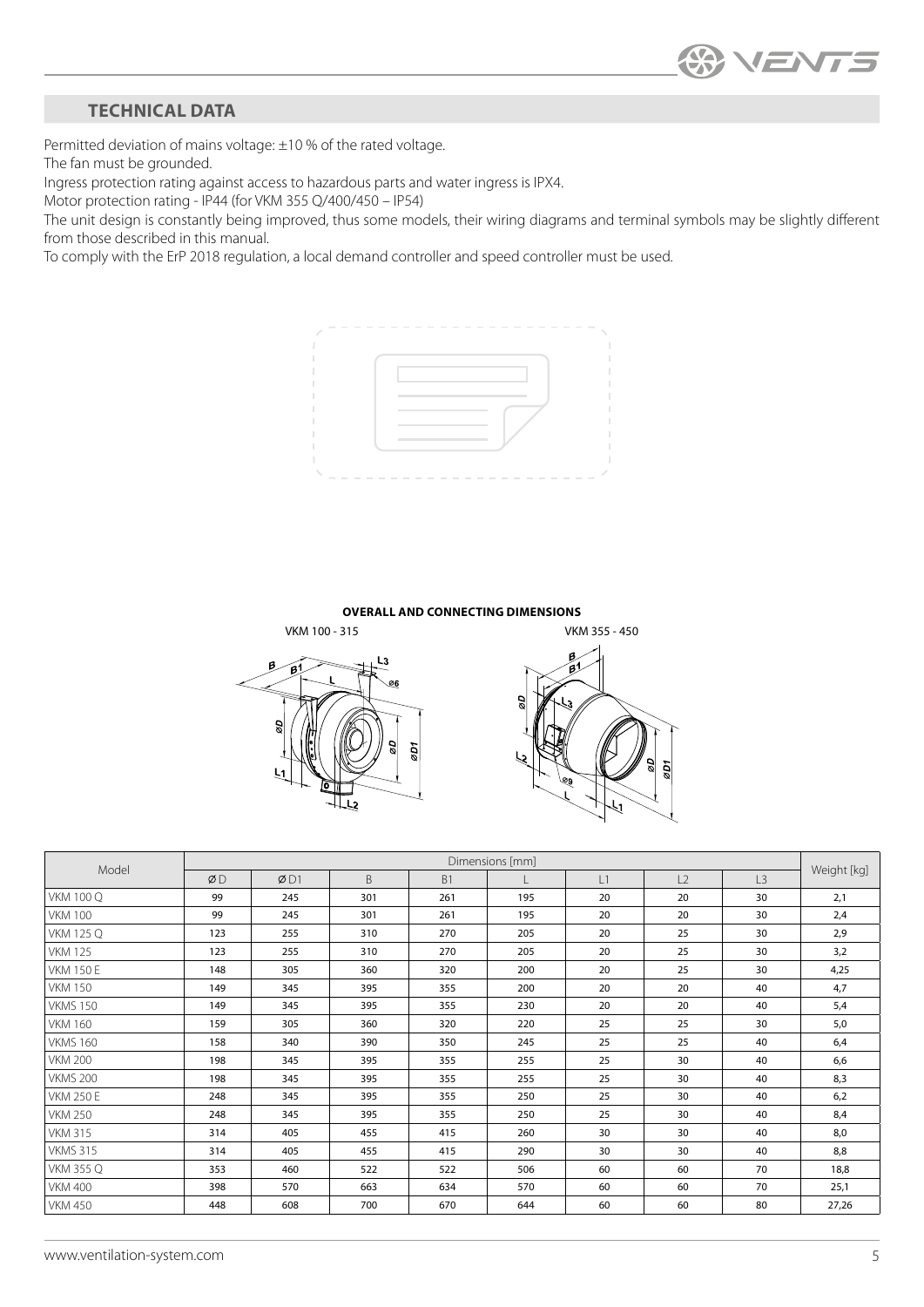<span id="page-5-0"></span>

## **DESIGN AND OPERATING PRINCIPLE**

The fan consists of the casing 1, the electric motor attached to the inner fixing bracket 4, the cover 2 that is fixed to the casing with screws 3 (the casing spigot diameter and the cover diameter are equal to the connected air duct diameter), the terminal box 5 that incorporates a terminal block and a capacitor and enables connection of the fan to single-phase power mains.

The fan models with a temperature and speed controller are equipped with a speed control knob 9, a thermostat control knob 10, a fan on/off LED light indicator 11 and a thermostat LED light indicator 12 that are located on the terminal box cover.

The fan models with the speed controller are equipped with a speed control knob 9 which is located on the terminal box 5 cover.

The fan models with a speed controller or with a speed and temperature controller are connected to power mains through a power cable with a plug.



- 6 outer fixing bracket 7 – screws
- 8 bolt

9 – knob for controlling fan impeller rotation speed

- 10 thermostat control knob
- 11 fan on/off LED light indicator
- 12 thermostat LED light indicator

### **INSTALLATION AND SET-UP**



### **READ THE USER'S MANUAL BEFORE INSTALLING THE UNIT.**

The fans are designed for vertical or horizontal mounting. Air motion in the system must be in compliance with the direction of the arrow on the fan casing. Install a hood on outlet (discharge) spigot side in case of the vertical fan installation. Provide a straight air duct section at least 1 m long on the intake spigot side in case of horizontal fan installation with maximum allowable humidity.



Mounting sequence:

- Remove the bolt from the casing 1 and install the fixing brackets in such a way so that the holes on the fixing brackets are aligned with the heads of the screws 3.
- Fix the fixing brackets on the casing with bolts.
- Drill the holes in the mounting surface to match the fitment holes of the fixing brackets.
- Fix the fan with the screws.
- Connect the air ducts of the respective size to the fan and fix them with clamps.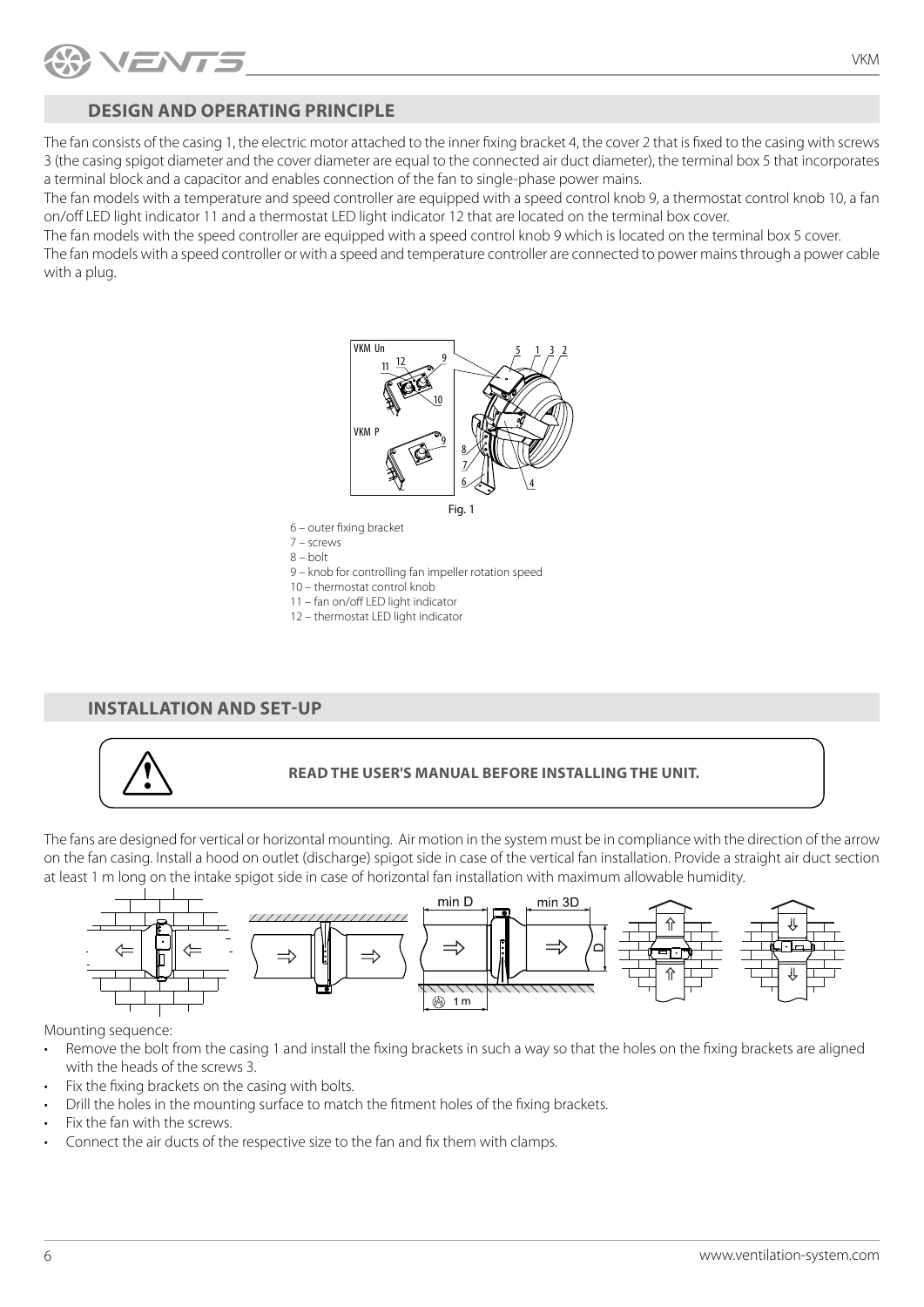### <span id="page-6-0"></span>**CONNECTION TO POWER MAINS**

#### **DISCONNECT THE POWER SUPPLY PRIOR TO ANY OPERATIONS WITH THE UNIT.**

**CONNECTION OF THE UNIT TO POWER MAINS IS ALLOWED BY A QUALIFIED ELECTRICIAN WITH A WORK PERMIT FOR THE ELECTRIC UNITS UP TO 1000 V AFTER CAREFUL READING OF THE PRESENT USER'S MANUAL.**

**THE RATED ELECTRICAL PARAMETERS OF THE UNIT ARE GIVEN ON THE MANUFACTURER'S LABEL.** 

#### **ANY TAMPERING WITH THE INTERNAL CONNECTIONS IS PROHIBITED AND WILL VOID THE WARRANTY.**

The fan is designed for 220-240 V, 50 Hz/220 V, 60 Hz single-phase alternating current mains.

The fan shall be connected to power supply by means of insulated, durable and thermal-resistant cords (cables, wires) through the external circuit breaker with a thermal-magnetic trip built into the stationary wiring to disconnect all the power mains phases. The rated current must be not below the rated current consumption (refer to the «Technical data» section). The QF external switch location must ensure free access for quick shutdown of the fan.

The recommended rated current of the circuit breaker:

- 2 A for the VKM 355 Q fans
- 3.15 A for the VKM 400, VKM 450 fans
- 1 A for all other fans

The recommended wire cross section is minimum 0.75 mm<sup>2</sup>. .

The actual conductor cross-section selection must be based on its type, maximum permissible heating, insulation, length and installation method (in the air, pipes or inside walls). Connect the cables to the terminal block incorporated inside the terminal box located on the fan casing in compliance with the fan wiring diagram and the terminal designation. The terminal designations are shown on the sticker inside terminal block of course.

The wiring diagram for the VKM 400, VKM 450 fans is shown in Fig. 2. The wiring diagram for the other fans is shown in Fig. 3. The fans with a speed controller and temperature and speed controller (VKM Un) are designed for connection to single-phase AC power mains 220-240 V, 50 Hz/220 V, 60 Hz and are equipped with a power cord and a plug (supplied connected to the terminal block).



The TW1, TW2 terminals are the electrical leads of the normally closed contact of the motor overheating protection.

Connect the contact in series to power circuit of the magnetic starter coil KM1 that starts the motor after pressing the S1 button. In case of pressing the S2 button or motor overheating, the contact gets broken and switches the starter coil off to cut power off and stop the motor. The QF circuit breaker, the magnetic starter KM1, the control knobs S1 and S2 are not included in the delivery and must be installed by the user.

The motor connection example with thermal protecting contacts leaded outside are shown in Fig. 4.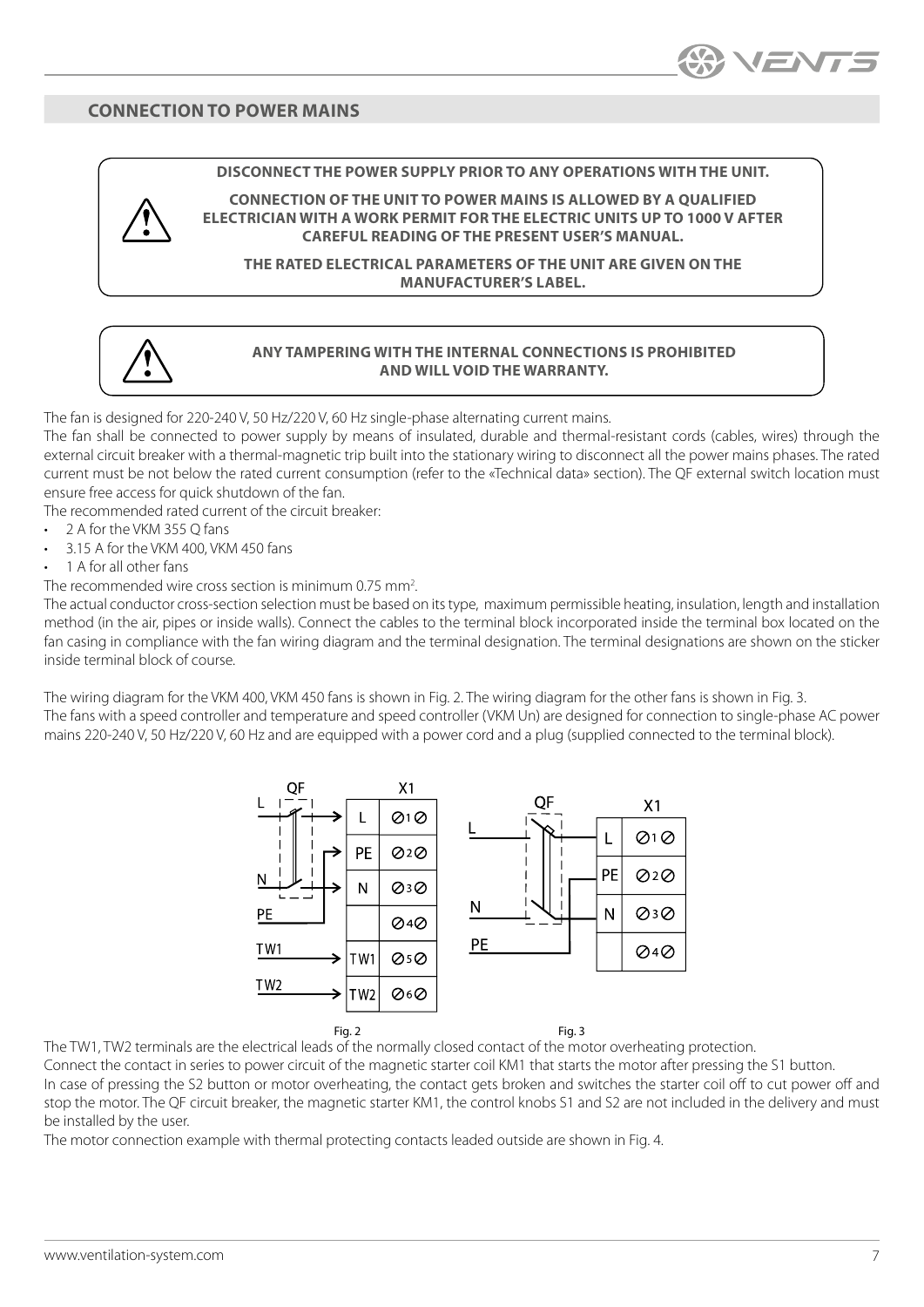<span id="page-7-0"></span>



# **CONTROL**

#### **The VKM P fans with a built-in electronic module**

The electronic module is designed for smooth control of fan impeller rotation speed (air flow). The speed is controlled with the speed control knob 9 (Fig. 1).

#### **The VKM Un fans with a temperature and speed controller** (see Fig. 1).

The controller is designed for air temperature control and fan speed control depending on ambient air temperature 10. The speed is controlled with the speed control knob 9 and the temperature control knob 10. The VKM Un fans are equipped with an external temperature sensor fixed on a 4 m cable.

The cover of the terminal box incorporates the following controls:

- fan speed control knob 9
- thermostat control knob 10 to set the thermostat temperature threshold
- on/off LED light indicator 11
- thermostat LED light indicator 12

### **Operation algorithm of VKM Un fans**

Set the thermostat temperature threshold with a thermostat control knob 10. Switch on the fan, then set the fan speed with the speed control knob 9. The fan on/off light indicator 11 lights up. The controller switches the fan to the maximum speed (maximum air flow) as the temperature rises and crosses the thermostat setpoint. The thermostat light indicator 12 glows if the temperature is above the thermostat setpoint. If the temperature falls 2 °C below the thermostat setpoint, the fan reverts to the preset lower speed. This prevents frequent speed changeovers during operation with the temperature close to the threshold value. This control logic enables tracking temperature fluctuations and respond to the temperature change with accuracy up to 2 °C. The rate of the speed switching depends exclusively on the air temperature fluctuations.

### **TECHNICAL MAINTENANCE**



## **DISCONNECT THE UNIT FROM POWER SUPPLY BEFORE ANY MAINTENANCE OPERATIONS!**

The technical maintenance includes periodic cleaning of the surfaces from accumulated dust and dirt. Use a soft dry brush or a vacuum cleaner to remove dust.

The impeller blades require thorough cleaning once in 6 months.

To do this, unscrew the self-tapping screws 3 and remove the cover 2 (Fig. 1).

Clean the impeller blades with a soft cloth wetted in mild water detergent solution. Avoid liquid dripping on the motor.

VKM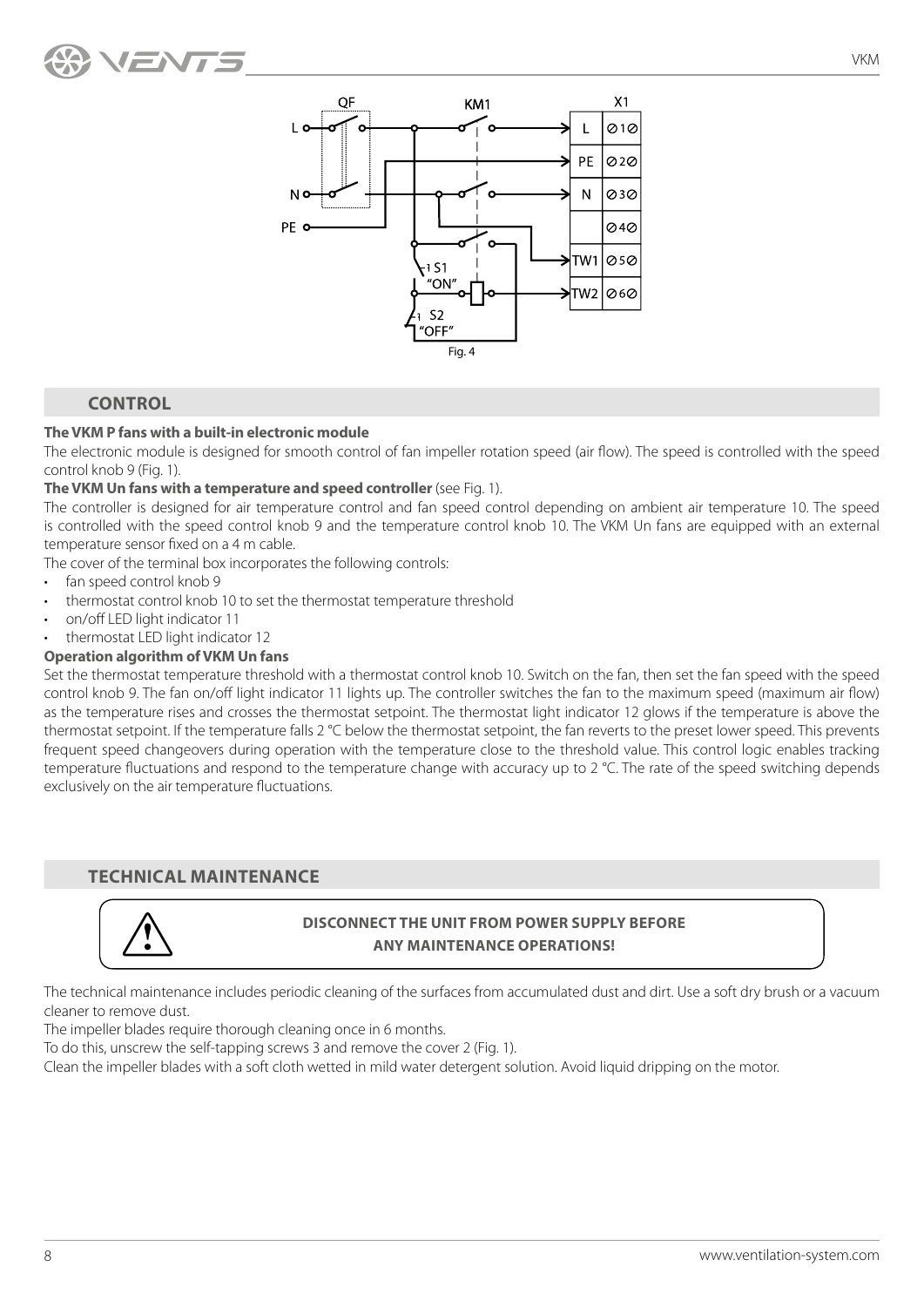

# <span id="page-8-0"></span>**POSSIBLE MALFUNCTIONS AND TROUBLESHOOTING**

| <b>PROBLEM</b>                                        | <b>POSSIBLE REASONS</b>                                                                                                     | <b>TROUBLESHOOTING</b>                                                                                                                                                           |  |  |
|-------------------------------------------------------|-----------------------------------------------------------------------------------------------------------------------------|----------------------------------------------------------------------------------------------------------------------------------------------------------------------------------|--|--|
|                                                       | No power supply.                                                                                                            | Check the electrical connections and the power switch status.                                                                                                                    |  |  |
| When switching on the unit the<br>fan does not start. | Motor jamming.                                                                                                              | Turn off the fan. Troubleshoot the impeller jamming. Restart the<br>fan.                                                                                                         |  |  |
| Circuit breaker tripping during the<br>fan start.     | The automatic circuit breaker is<br>triggered by an abnormally high current<br>consumption due to a short circuit.          | Disconnect the fan from power mains and contact the Seller.<br>Do not turn on the fan again!                                                                                     |  |  |
| Low air flow.                                         | Clogging of air ducts or other ventilation<br>system elements. Impeller clogging.<br>Damaged air ducts. Air damper closure. | Clean the air ducts and other ventilation system elements as<br>well as the impeller. Check the air ducts for damage. Make sure<br>the air dampers and louvre shutters are open. |  |  |

# **STORAGE AND TRANSPORTATION REGULATIONS**

- Store the unit in the manufacturer's original packaging box in a dry closed ventilated premise with temperature range from  $+5$  °C up to  $+40$  °C and relative humidity up to 70 %.
- Storage environment must not contain aggressive vapors and chemical mixtures provoking corrosion, insulation, and sealing deformation.
- Use suitable hoist machinery for handling and storage operations to prevent possible damage to the unit.
- Follow the handling requirements applicable for the particular type of cargo.
- The unit can be carried in the original packaging by any mode of transport provided proper protection against precipitation and mechanical damage. The unit must be transported only in the working position.
- Avoid sharp blows, scratches, or rough handling during loading and unloading.
- Prior to the initial power-up after transportation at low temperatures, allow the unit to warm up at operating temperature for at least 3-4 hours.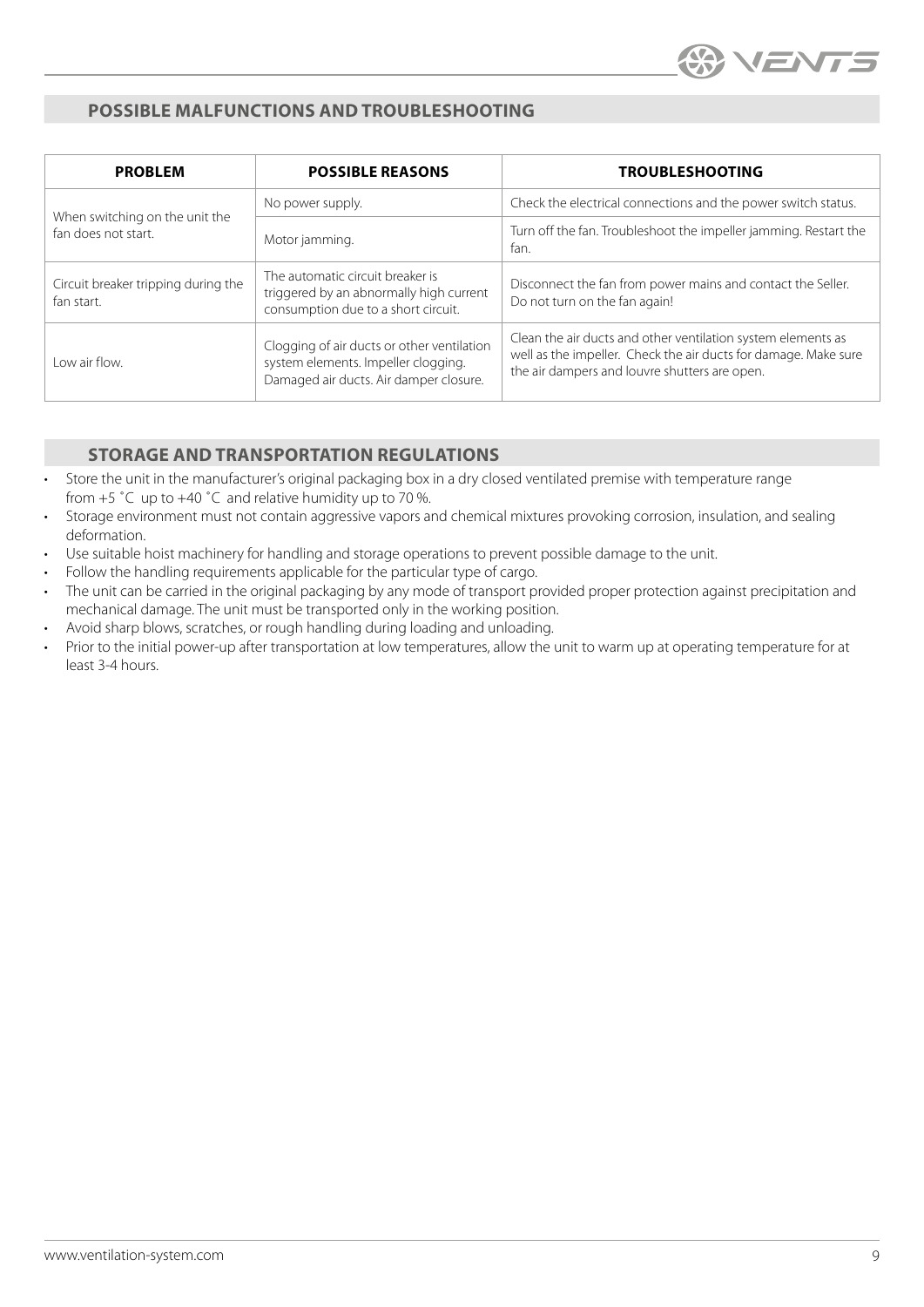<span id="page-9-0"></span>

# **MANUFACTURER'S WARRANTY**

The product is in compliance with EU norms and standards on low voltage guidelines and electromagnetic compatibility. We hereby declare that the product complies with the provisions of Electromagnetic Compatibility (EMC) Directive 2014/30/EU of the European Parliament and of the Council, Low Voltage Directive (LVD) 2014/35/EU of the European Parliament and of the Council and CE-marking Council Directive 93/68/EEC. This certificate is issued following test carried out on samples of the product referred to above.

The manufacturer hereby warrants normal operation of the unit for 24 months after the retail sale date provided the user's observance of the transportation, storage, installation, and operation regulations. Should any malfunctions occur in the course of the unit operation through the Manufacturer's fault during the guaranteed period of operation, the user is entitled to get all the faults eliminated by the manufacturer by means of warranty repair at the factory free of charge. The warranty repair includes work specific to elimination of faults in the unit operation to ensure its intended use by the user within the guaranteed period of operation. The faults are eliminated by means of replacement or repair of the unit components or a specific part of such unit component.

### **The warranty repair does not include:**

- routine technical maintenance
- unit installation/dismantling
- unit setup

To benefit from warranty repair, the user must provide the unit, the user's manual with the purchase date stamp, and the payment paperwork certifying the purchase. The unit model must comply with the one stated in the user's manual. Contact the Seller for warranty service.

### **The manufacturer's warranty does not apply to the following cases:**

- User's failure to submit the unit with the entire delivery package as stated in the user's manual including submission with missing component parts previously dismounted by the user.
- Mismatch of the unit model and the brand name with the information stated on the unit packaging and in the user's manual.
- User's failure to ensure timely technical maintenance of the unit.
- External damage to the unit casing (excluding external modifications as required for installation) and internal components caused by the user.
- Redesign or engineering changes to the unit.
- Replacement and use of any assemblies, parts and components not approved by the manufacturer.
- Unit misuse.
- Violation of the unit installation regulations by the user.
- Violation of the unit control regulations by the user.
- Unit connection to power mains with a voltage different from the one stated in the user's manual.
- Unit breakdown due to voltage surges in power mains.
- Discretionary repair of the unit by the user.
- Unit repair by any persons without the manufacturer's authorization.
- Expiration of the unit warranty period.
- Violation of the unit transportation regulations by the user.
- Violation of the unit storage regulations by the user.
- Wrongful actions against the unit committed by third parties.
- Unit breakdown due to circumstances of insuperable force (fire, flood, earthquake, war, hostilities of any kind, blockades).
- Missing seals if provided by the user's manual.
- Failure to submit the user's manual with the unit purchase date stamp.
- Missing payment paperwork certifying the unit purchase.



**FOLLOWING THE REGULATIONS STIPULATED HEREIN WILL ENSURE A LONG AND TROUBLE-FREE OPERATION OF THE UNIT.**



#### **USER'S WARRANTY CLAIMS SHALL BE SUBJECT TO REVIEW ONLY UPON PRESENTATION OF THE UNIT, THE PAYMENT DOCUMENT AND THE USER'S MANUAL WITH THE PURCHASE DATE STAMP.**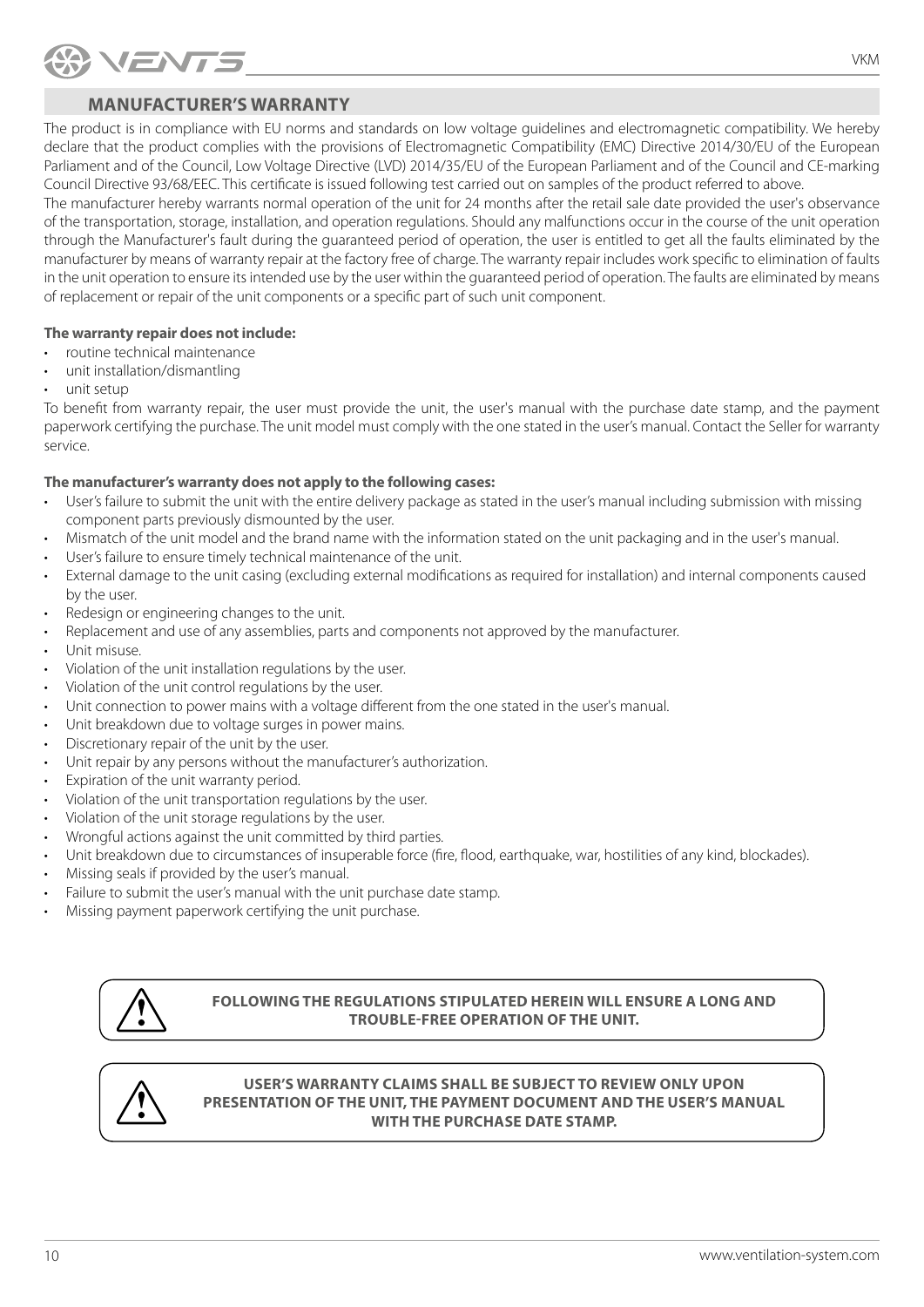

# <span id="page-10-0"></span>**CERTIFICATE OF ACCEPTANCE**

| <b>Unit Type</b>                    | Centrifugal inline fan |  |  |
|-------------------------------------|------------------------|--|--|
| Model                               |                        |  |  |
| <b>Serial Number</b>                |                        |  |  |
| <b>Manufacture Date</b>             |                        |  |  |
| <b>Quality Inspector's</b><br>Stamp |                        |  |  |

### **SELLER INFORMATION**

| <b>Seller</b>               |                                                                                                            |                |  |
|-----------------------------|------------------------------------------------------------------------------------------------------------|----------------|--|
| <b>Address</b>              |                                                                                                            |                |  |
| <b>Phone Number</b>         |                                                                                                            |                |  |
| E-mail                      |                                                                                                            |                |  |
| <b>Purchase Date</b>        |                                                                                                            |                |  |
| acknowledged and accepted.  | This is to certify acceptance of the complete unit delivery with the user's manual. The warranty terms are |                |  |
| <b>Customer's Signature</b> |                                                                                                            | Seller's Stamp |  |

# **INSTALLATION CERTIFICATE**

| The unit                                                                                                                                                                                                                          |  |            | is installed pursuant to the requirements stated |                    |
|-----------------------------------------------------------------------------------------------------------------------------------------------------------------------------------------------------------------------------------|--|------------|--------------------------------------------------|--------------------|
| in the present user's manual.                                                                                                                                                                                                     |  |            |                                                  |                    |
| <b>Company name</b>                                                                                                                                                                                                               |  |            |                                                  |                    |
| <b>Address</b>                                                                                                                                                                                                                    |  |            |                                                  |                    |
| <b>Phone Number</b>                                                                                                                                                                                                               |  |            |                                                  |                    |
| Installation                                                                                                                                                                                                                      |  |            |                                                  |                    |
| <b>Technician's Full Name</b>                                                                                                                                                                                                     |  |            |                                                  |                    |
| <b>Installation Date:</b>                                                                                                                                                                                                         |  | Signature: |                                                  |                    |
| The unit has been installed in accordance with the provisions of all the applicable local and national construction,<br>electrical and technical codes and standards. The unit operates normally as intended by the manufacturer. |  |            |                                                  | Installation Stamp |
| Signature:                                                                                                                                                                                                                        |  |            |                                                  |                    |

### **WARRANTY CARD**

| <b>Unit Type</b>        | Centrifugal inline fan | a errorea (j. 1 |
|-------------------------|------------------------|-----------------|
| Model                   |                        |                 |
| <b>Serial Number</b>    |                        |                 |
| <b>Manufacture Date</b> |                        |                 |
| <b>Purchase Date</b>    |                        |                 |
| <b>Warranty Period</b>  |                        |                 |
| Seller                  |                        | Seller's Stamp  |